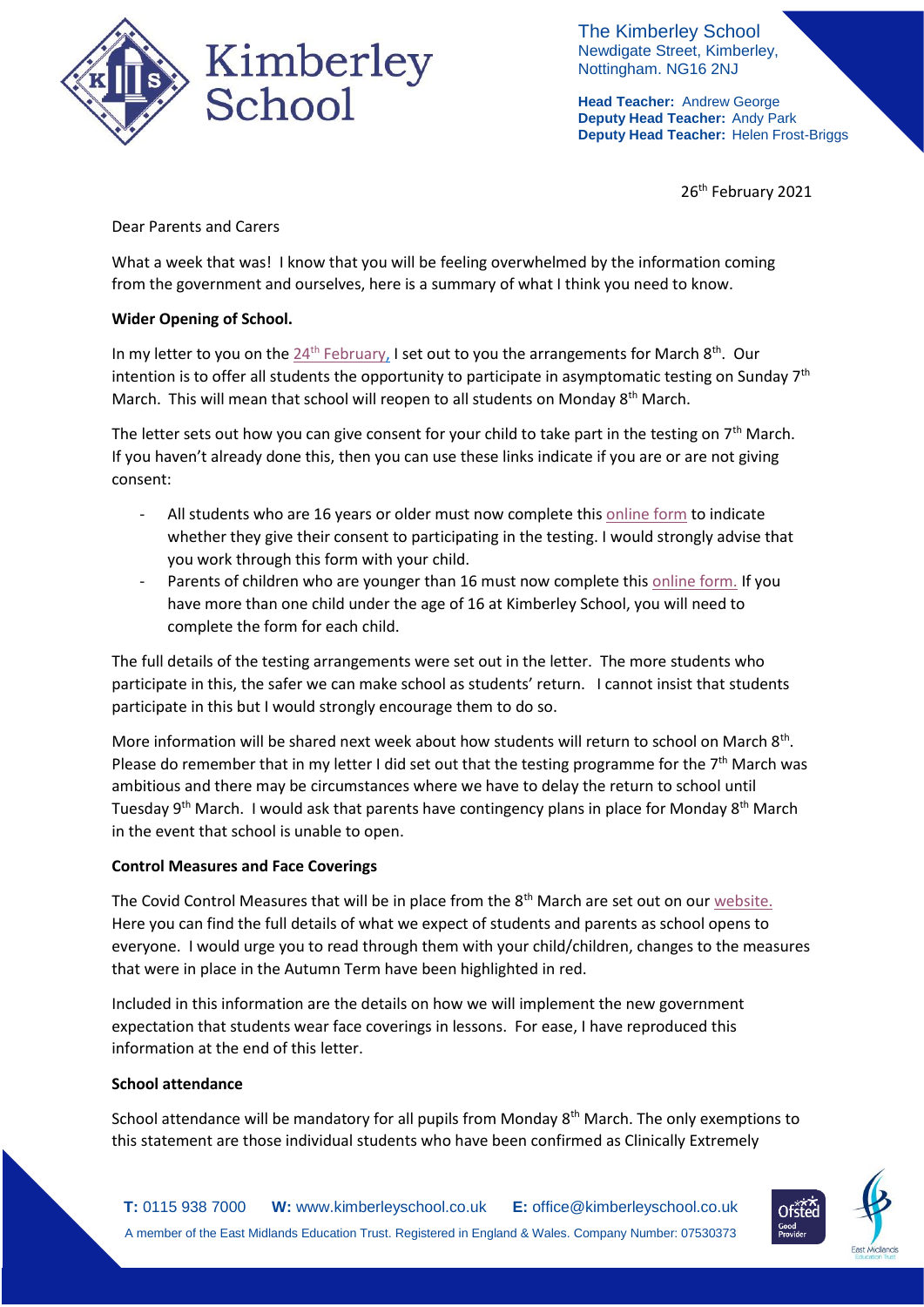Vulnerable (CEV); where the advice is they should continue to shield and stay at home as much as possible until further notice. If your child has been identified as CEV you should have already been provided with the medical evidence to suggest/support this. If this applies to your son or daughter please could you contact Mr Knapczyk, so arrangements can be made

[\(d.knapczyk@kimberleyschool.co.uk\)](mailto:d.knapczyk@kimberleyschool.co.uk). If you have not received this information, the expectation is your child will return to school on Monday 8<sup>th</sup> March.

## **Year 11 and Year 13. Awarding Grades**

Ofqual yesterday published their plan for how qualifications will be awarded in 2021. At this early stage I would urge you to look at two documents with your son or daughter:

- This simple [infographic](https://assets.publishing.service.gov.uk/government/uploads/system/uploads/attachment_data/file/964613/Infographic_-_how_GCSEs__AS_and_A_levels_will_be_awarded_in_summer_2021.pdf) sets out how GCSEs, AS and A-Levels will be awarded
- Thi[s article from Ofqual](https://www.gov.uk/government/speeches/how-qualifications-will-be-awarded-in-2021)'s Chief Regulator sets out to students how grades (including for Cambridge Technical) will be awarded; and

Together these two documents will give parents and students an overview of how the process will work.

Senior Leaders and Subject Performance Leaders across the school will now be working to understand how this will work for all students in all subjects. It is important that we take the time to ensure that this is done thoroughly and that the process is manageable for students and teachers. As soon as we have a clear plan in place, we will communicate this to you and the students.

It is absolutely clear that the process allows students to still influence their grades as they will still have opportunities in all subjects to demonstrate their knowledge, skills and understanding. As we have said throughout, this means that the most important thing that students can do at the moment is continue to work hard in lessons and to complete all the work that teachers ask them to do to the best of their ability.

The first decision that subject teams will need to make is what evidence they are going to use to base their judgements on. This will take some time as they are awaiting detailed information from exam boards on each qualification to be published. As soon as teachers know what evidence they are going to use, we will share this with students and parents.

We do understand what an anxious time this is for students. I think they can be reassured that the whole school system is determined to work together to ensure that they achieve the grades that reflect their ability and that they are not penalised because of the pandemic. I am confident that we can all work together in the coming weeks to ensure that students receive grades that are fair and enable them to progress on to the next stage of their education or employment.

### **Thank You**

Once again thank you for the work that you are doing in keeping your children engaged in remote education. The end is in sight! We are looking forward to seeing them all back in school in the very near future. If you think your child needs support as they return to school, then please do not hesitate to contact the relevant pastoral team and they will be happy to help.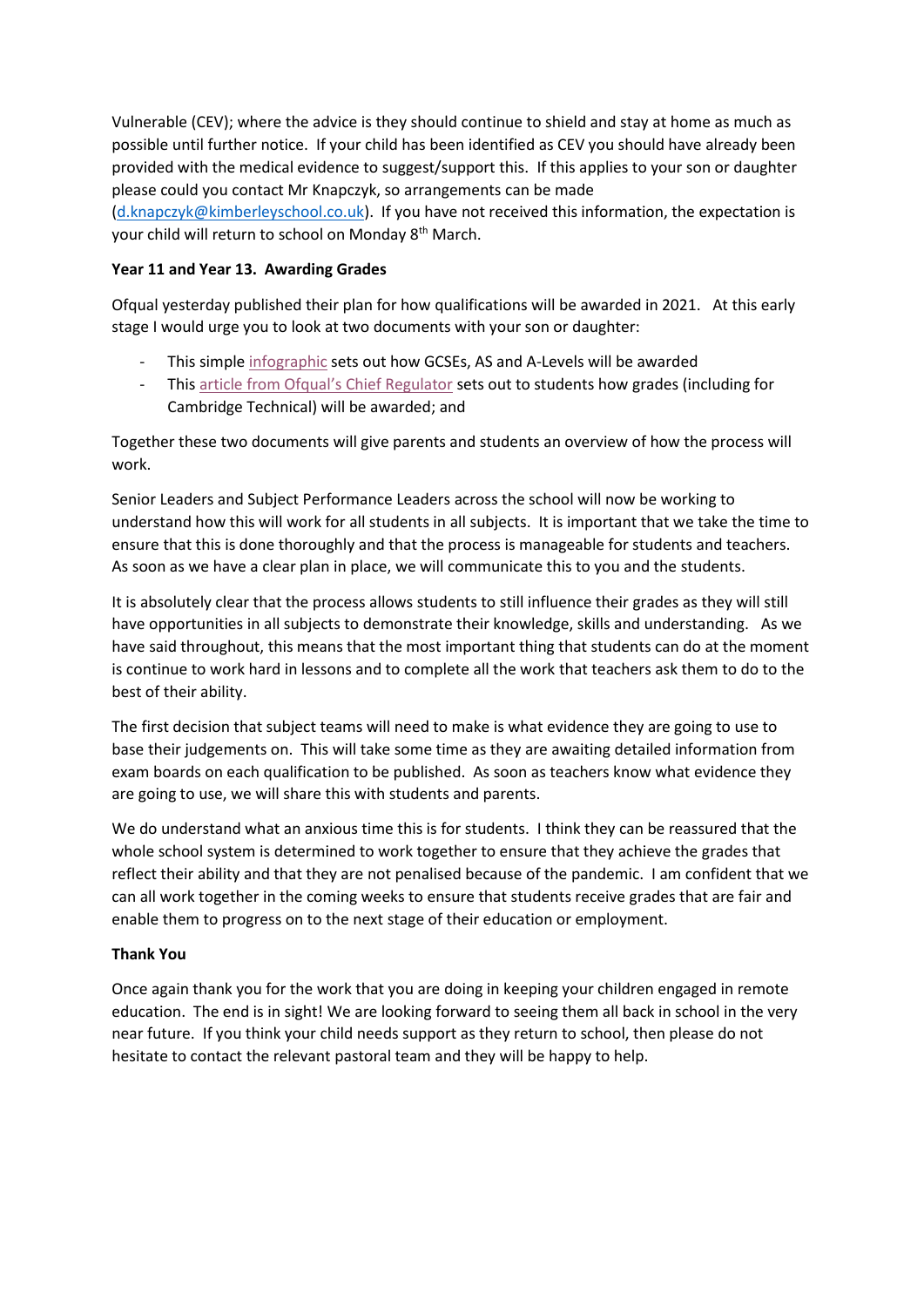Take care

Andrew George Head Teacher

When are students expected to wear a face covering?

- Students must wear a face covering on all public transport on their journey to and from school
- Students must wear a face covering at any time they are on the school site or buildings other than when they are eating or drinking
- In line with new government guidance, students must wear a face covering in all lessons except practical PE lessons. The government have committed to reviewing this after Easter
- Face coverings with inappropriate slogans or images are not allowed
- Students must not touch or interfere in any way with another student's face covering

Are some students exempt from wearing a face covering?

- The criteria has changed and exemptions from the Autumn Term will not be carried forward
- Some students may be exempt if they cannot put on, wear or remove a face covering because of a physical or mental illness or impairment or disability.
- If this is the case, then parents must complete this [online form](https://forms.office.com/Pages/ResponsePage.aspx?id=h4JaFYDSiky-6glrnTAOBmQEdvWSEThNlRxq25LyiOZUMDMxUUdFTlNIWTFaUlI0REw2REZRWlFHVS4u) before Wednesday 3rd March. Students who are exempt will be issued with a lanyard that they must wear throughout the day. If this form is not completed, then students will be expected to wear a face covering.

What will happen if students do not wear a face covering?

- Students who are not exempt and are not wearing a face covering in a lesson will be offered a replacement by the teacher. If they refuse to wear a face covering in that lesson they will be removed from the lesson. If a student does this regularly then further sanctions in line with the school behaviour policy will be applied.
- Staff will record behaviour points for students who are not wearing a face covering outside of lessons when they should be doing so. Sanctions will be put in place for repeat offenders.

Will adults also wear face coverings in classrooms?

 Teachers/support staff will wear a face covering in a lesson where they cannot maintain social distancing. This does mean that where teachers are 2m from the students at the front of the class they will not need to wear a face covering.

How can students ensure they are wearing a face covering safely?

 $\bullet$  Safe wearing of face coverings requires the cleaning of hands before and after touching  $$ including to remove or put them on; and safe storage of them in individual, sealable plastic bags between use